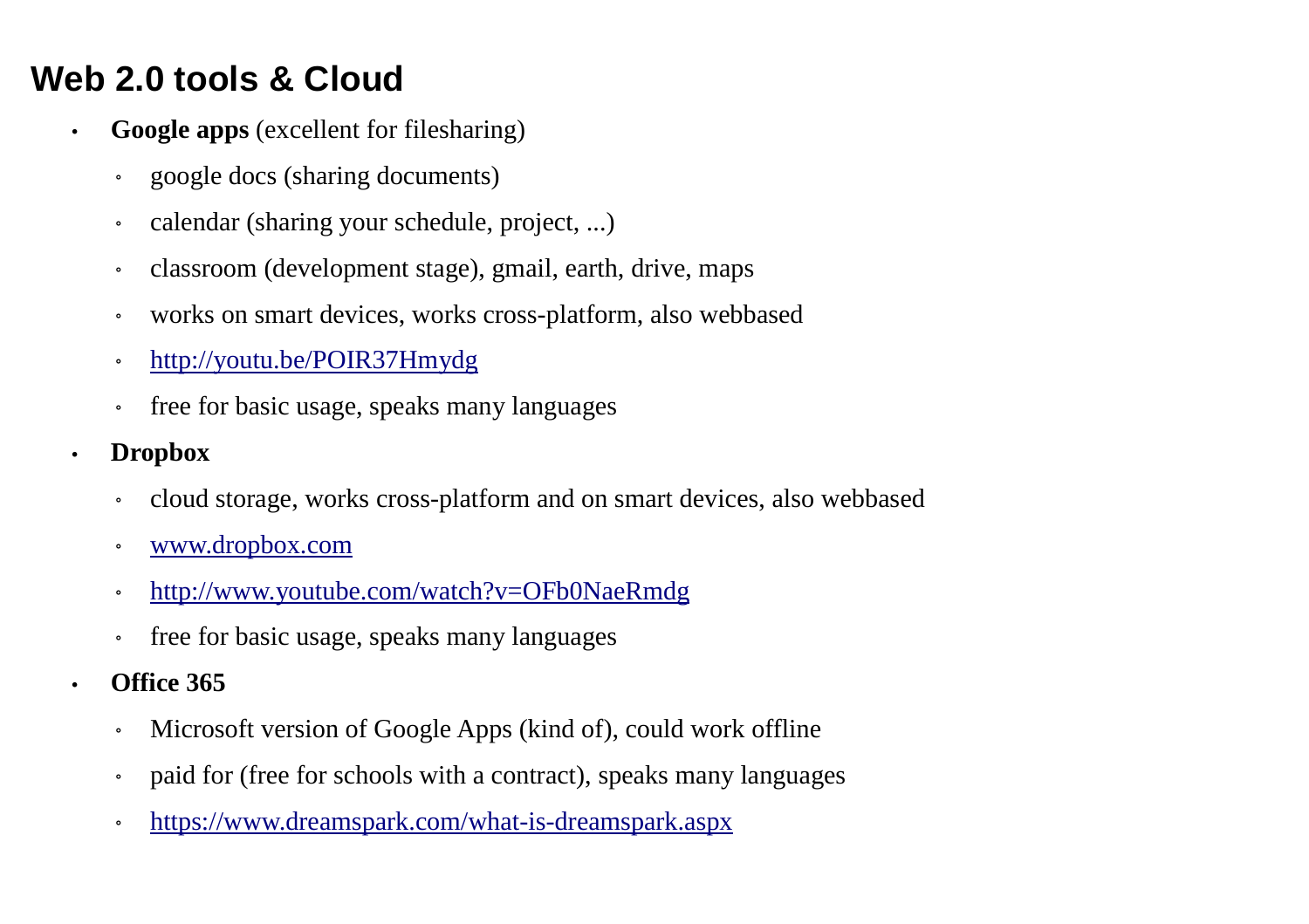#### •**Doodle**

- ◦http://doodle.com/
- $\bullet$ calendar availability scheduling, plenty of languages
- • **Titanpad**
	- ◦https://titanpad.com
	- ◦sharing of notes (text only)
- • **Padlet**
	- ◦http://padlet.com
	- ◦like Titanpad, more options (pictures, files, ...)
- • **Snipping tool** (built in Windows 7 and up)
	- $\bullet$ screenshot / rectangle selection with highlighting
- • **Jing** (Enhance Your Online Conversations)
	- ◦http://www.techsmith.com/jing.html
	- ◦excellent for guides and help like videos, watch Overview video
	- ◦works cross-platform, English and 3 more
- •**Snagit - next level of Jing (more options, paid for)**
- •**Camtasia -** next level of Snagit (more options, paid for)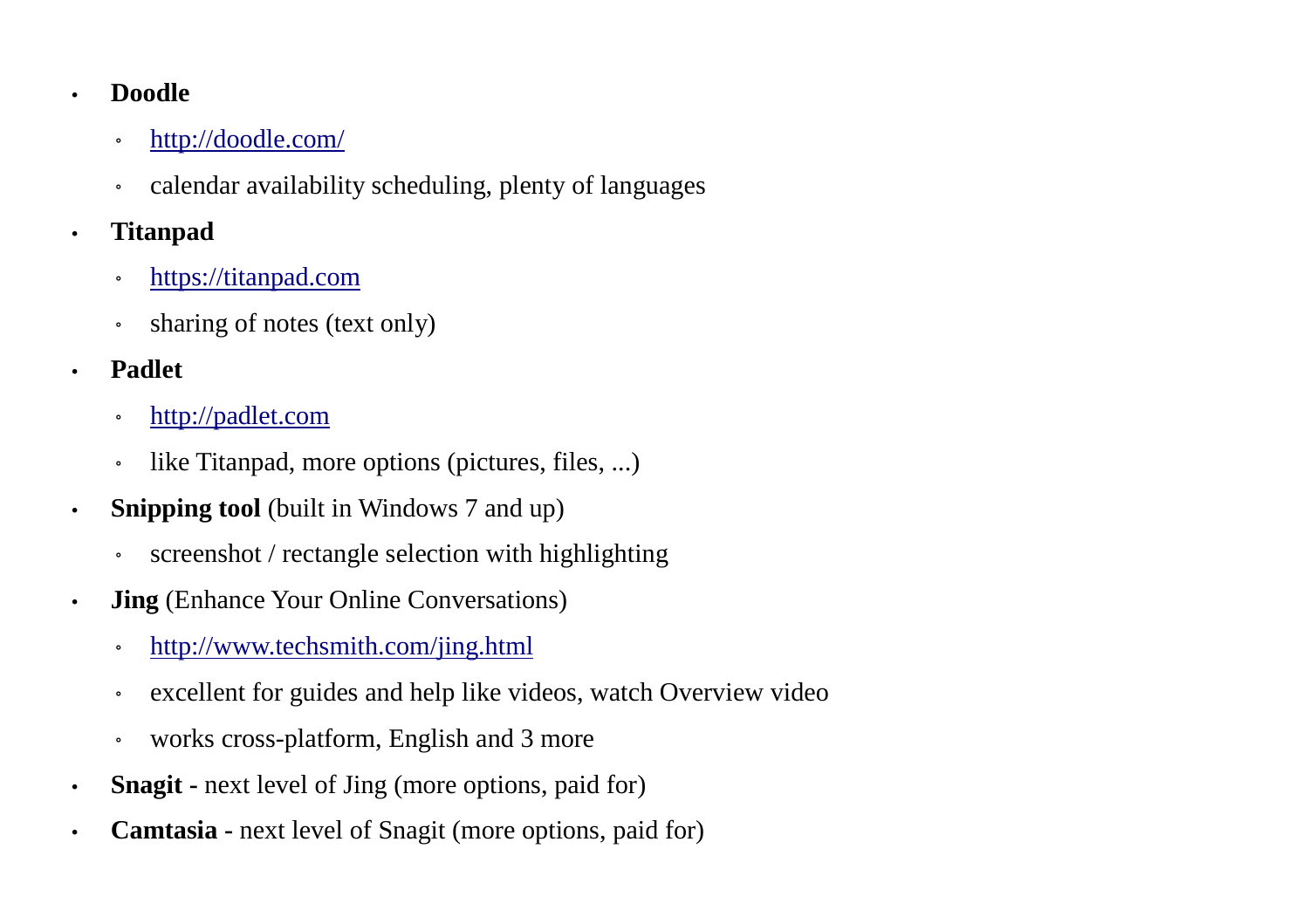### **Edmodo**

•

•

- $\bullet$ Webbased, facebook-like collaborative tool, currently completely free
- $\bullet$ Edmodo helps connect all learners with the people and resources needed to reach their full potential.
- $\bullet$ Speaks many languages
- ◦https://www.edmodo.com/
- ◦Overview: http://youtu.be/4-KBwriCO-Q
- ◦Tutorial: https://youtu.be/zzXt4PqZvd0
- **Class Dojo**
	- ◦for small kids, speaks many languages
	- ◦works cross-platform, also webbased, smart board friendly
	- ◦watch Overview video
	- ◦www.classdojo.com
- **Slideshare**
	- ◦upload anything, it will be converted to a youtube-like presentation
	- ◦www.slideshare.net
	- ◦English, Espanol, Portugues, Français, Deutsche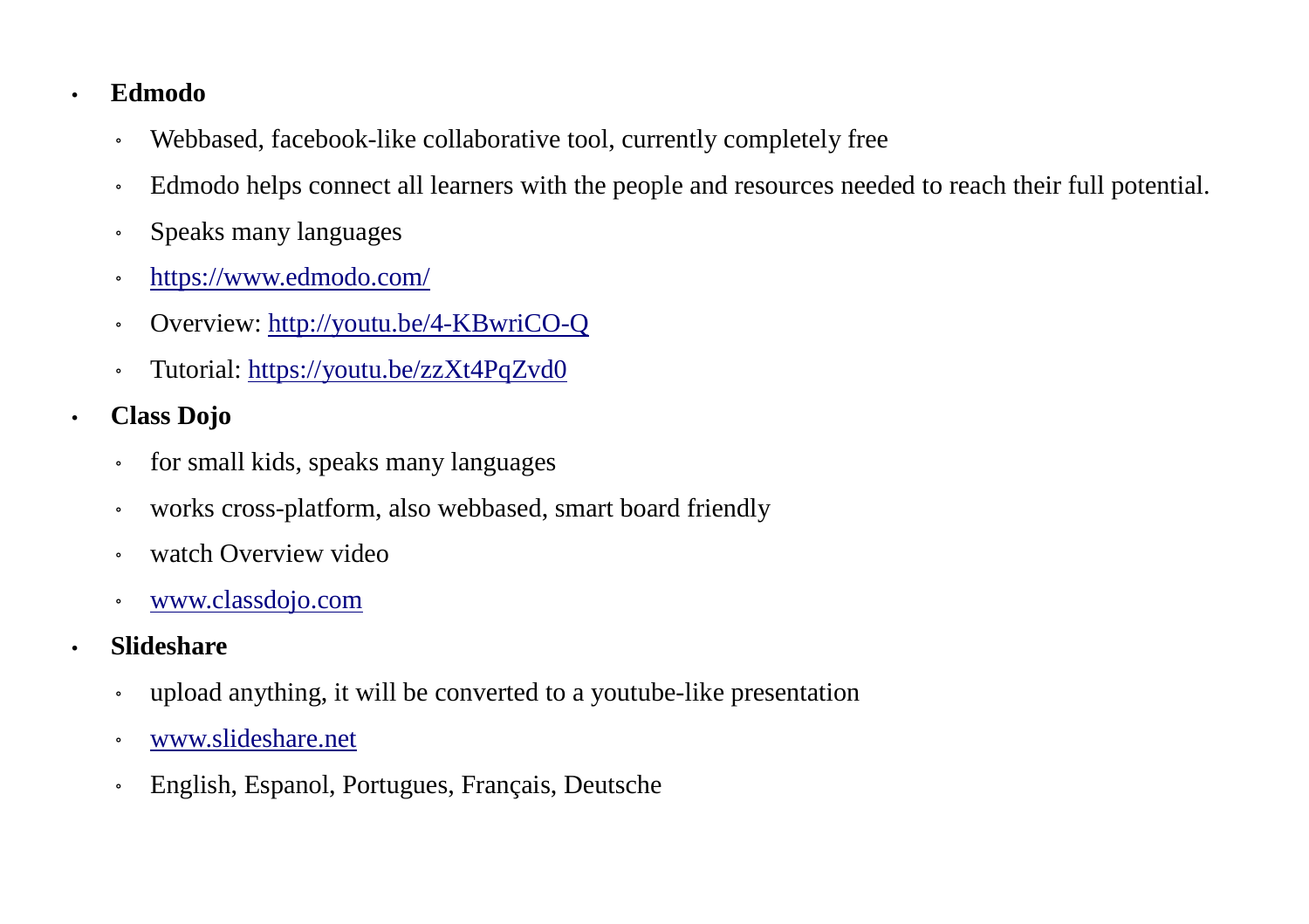#### •**Authorstream**

- $\bullet$ http://www.authorstream.com/tour/
- $\bullet$ webbased, similar to slideshare
- • **Prezi**
	- ◦http://prezi.com/
	- ◦create nice presentations including links, pictures, videos
	- ◦all zooming in and out, looks awesome (good to impress others)
	- ◦Speaks more languages
	- ◦http://youtu.be/WsyinM0K650
- • **Powtoon** (online Powerpoint)
	- ◦http://www.powtoon.com/
	- ◦http://www.youtube.com/watch?v=ldY3USp8I8g
	- ◦EN only
- • **Kahoot!**
	- ◦Fun way of instantly playing quizzes on smartphones (not only)
	- ◦https://getkahoot.com/
	- ◦https://youtu.be/b6gER64oFgA
	- ◦speaks many languages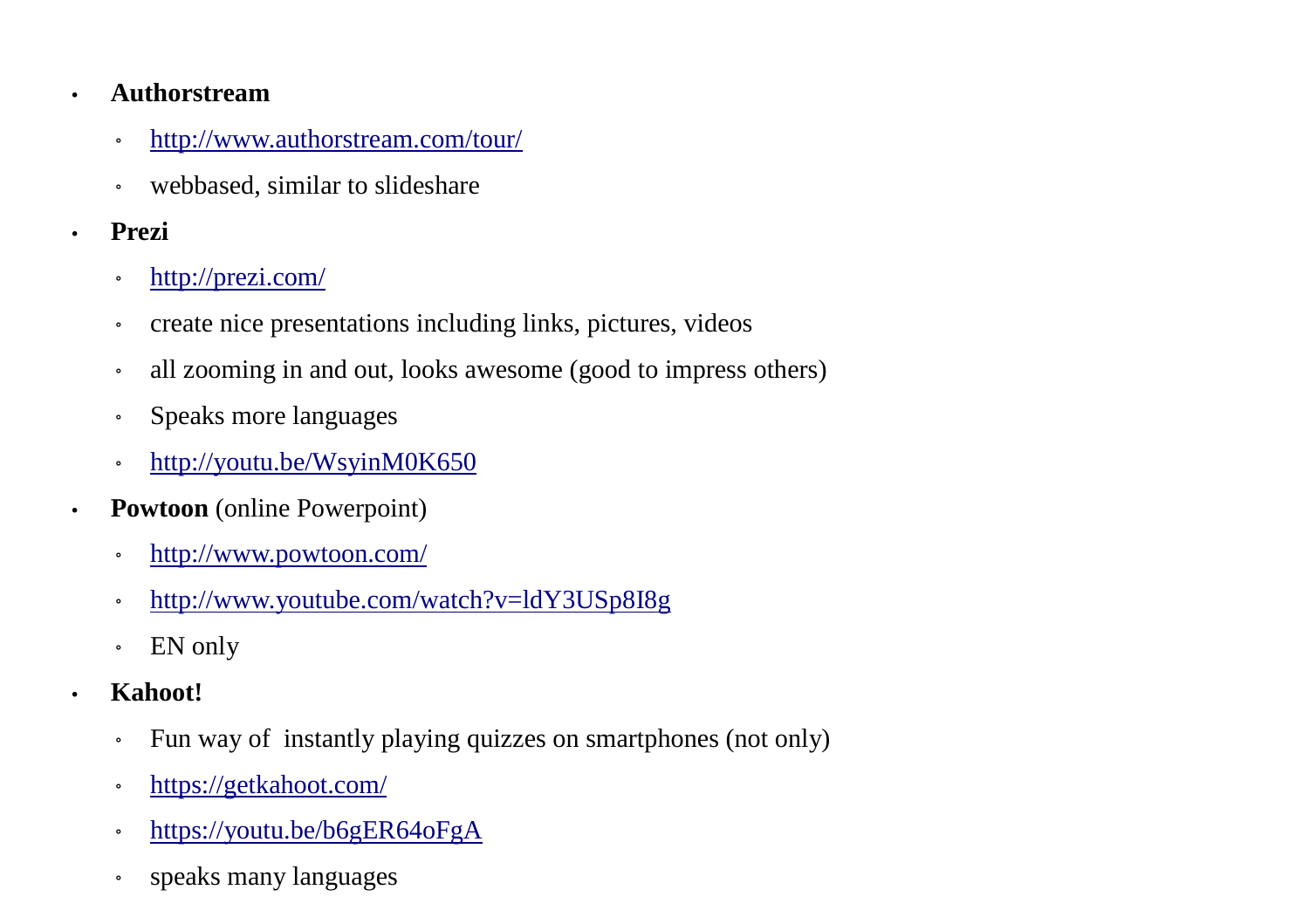- • **Bubbl**
	- ◦https://bubbl.us/
	- ◦Mindmapping brainstorming tool
	- ◦http://youtu.be/Wl9InWYntac
- • **Teacher Tube**
	- ◦http://www.teachertube.com/
	- ◦Videos, documents, audio, photos
	- ◦similar to slideshare, with more options, but too much advertisment
- • **TubeChop**
	- $\bullet$ http://www.tubechop.com/
- • **Kubbu**
	- $\bullet$ http://kubbu.com/
	- $\bullet$ e-learning tool designed to facilitate teachers' work and enhance the learning process
	- ◦quizzes, crosswords, printouts, etc., limited version for free
	- ◦only in English, but you could prepare stuff in your own language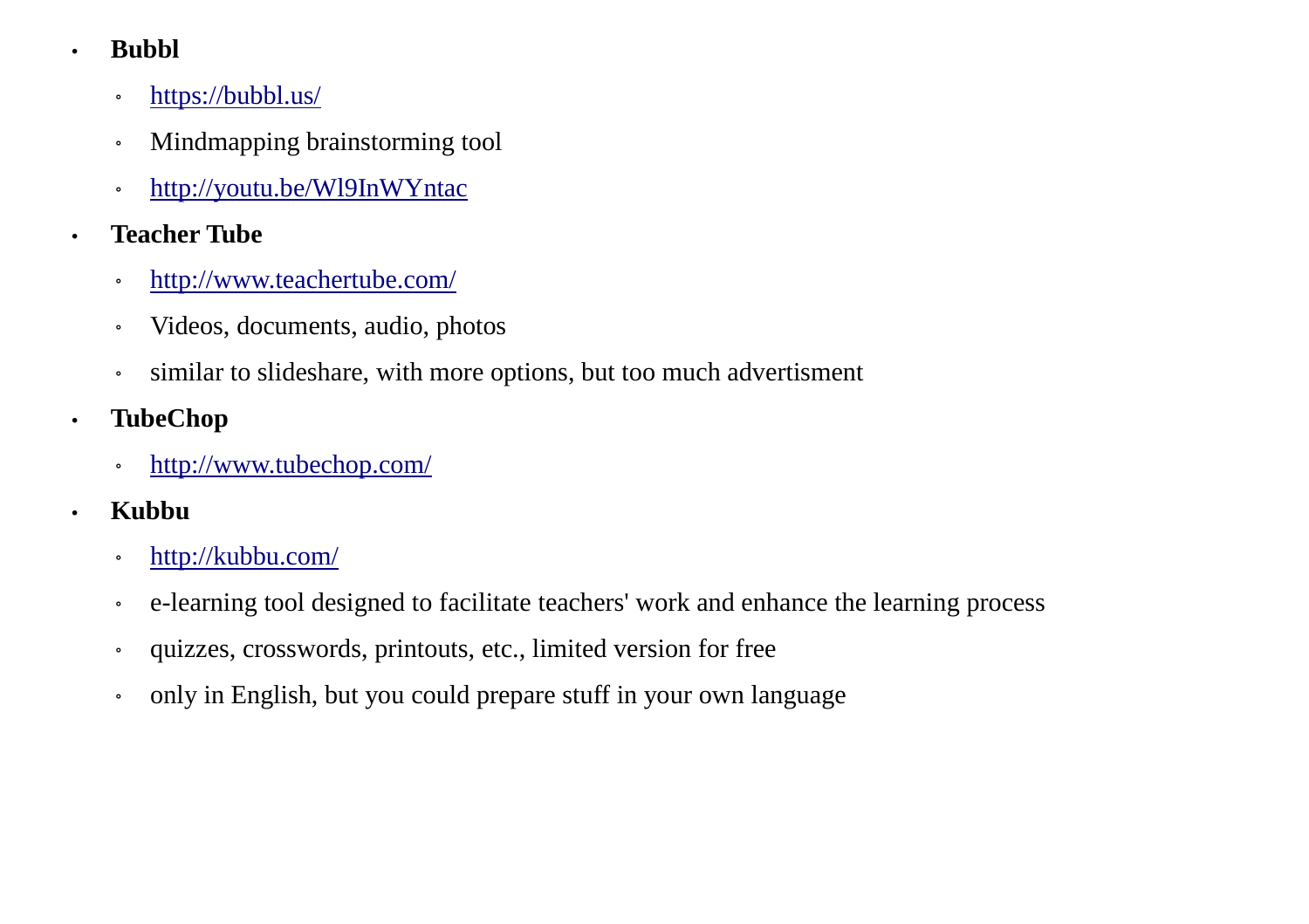#### •**Kidblog**

- ◦excelent for younger students for writing poems and blog stuff (English only)
- ◦teacher-moderated, webbased
- ◦www.kidblog.org
- • **Madmagz**
	- ◦http://madmagz.com/
	- $\bullet$ webbased tool for creating magazines (rich media)
- • **Glog**
	- $\bullet$ free Graphics Blog (Posters, invitation cards, ...)
	- $\bullet$ Visual network, similar to Prezi.com
	- $\bullet$ http://www.glogster.com/
- • **Fotobabble**
	- $\bullet$ a tool to create photos with voice over
	- ◦http://www.fotobabble.com/
- • **iVipid**
	- ◦ Create amazing intros for the video clips of your friend's wedding, a baby shower, birthdays, anniversaries, in minutes
	- ◦Then easily share it with friends and family (via Facebook, Twitter, YouTube, Pinterest, email, or DVD)
	- ◦http://ivipid.com/samples/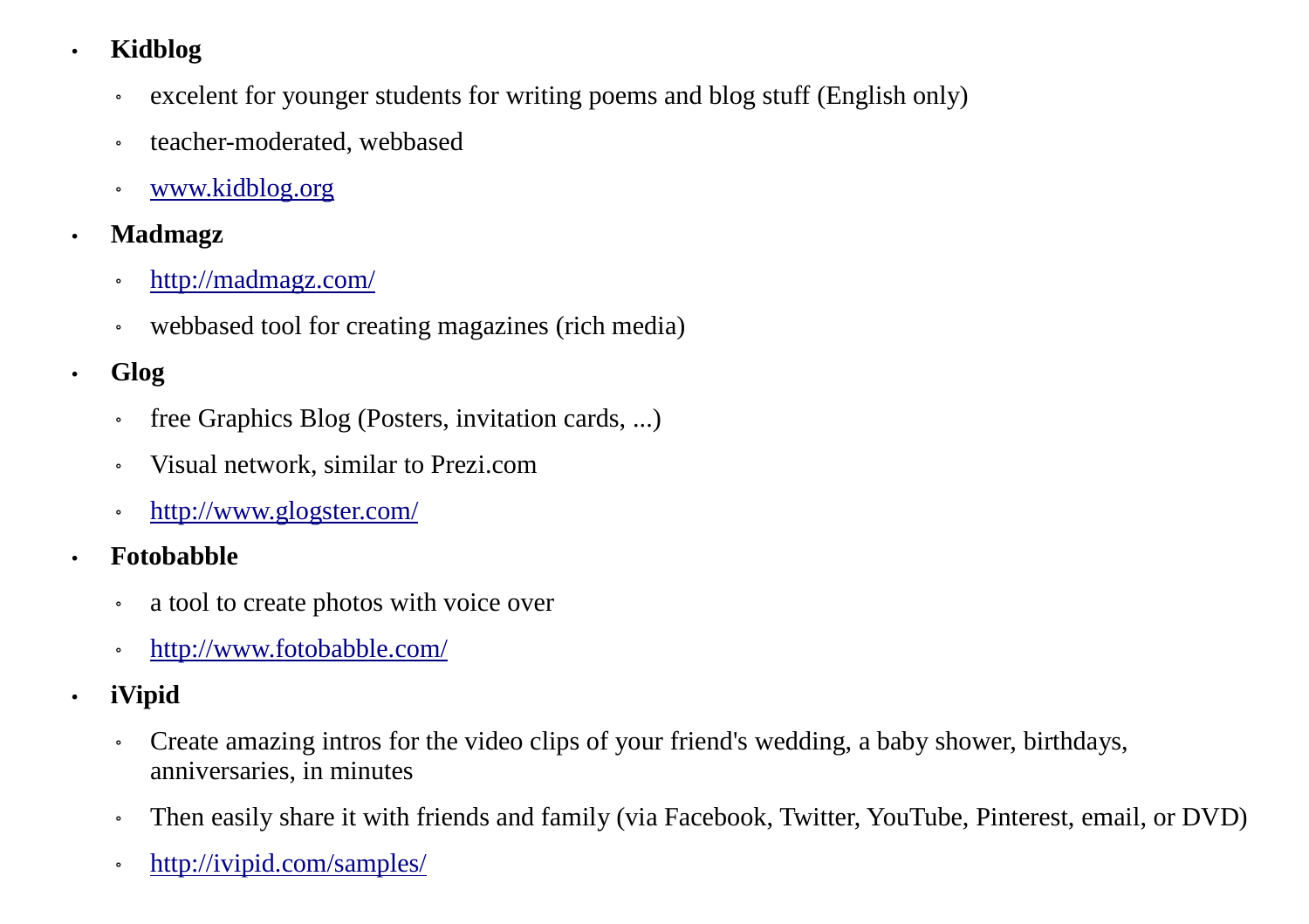#### •**Smilebox**

- $\bullet$  Our simple application for PC or Mac lets you quickly and easily create slideshows, invitations, cards, collages, scrapbooks and photo albums right on your computer
- $\bullet$ PC and Mac (Apple) compatible
- $\bullet$ http://www.smilebox.com
- **Photobox**

- ◦http://photobox.com/
- ◦create albums, calendars, diaries, print on glasses, cups, ...
- ◦not very expensive, international, EN speaking only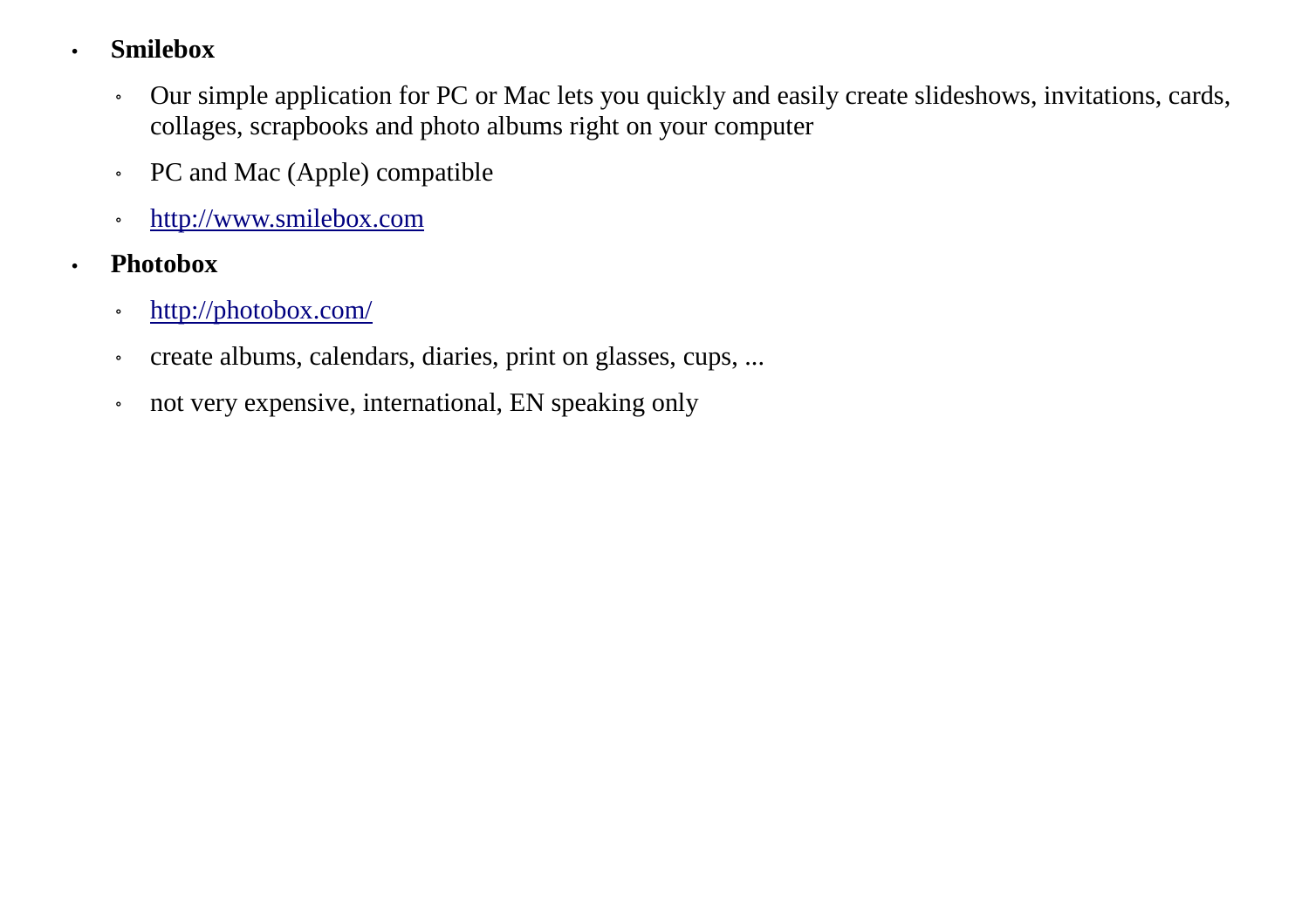## **Learning and teaching English**

- • **Bitesize**
	- ◦BBC powered website with plenty of games / tutorials / learning / teaching stuff
	- ◦http://www.bbc.co.uk/skillswise/english/games
- • **British Council Learn English**
	- ◦http://learnenglish.britishcouncil.org/en/
	- ◦similar to Bitesize
- • **BBC Learn English**
	- ◦http://www.bbc.co.uk/worldservice/learningenglish/
- • **Discovery Education**
	- ◦http://www.discoveryeducation.com/
	- ◦multimedia site for educational stuff
- • **Howjsay**
	- $\bullet$ pronunciation site
	- ◦http://www.howjsay.com
- • **Babbel**
	- ◦a tool for learning languages
	- ◦http://www.babbel.com/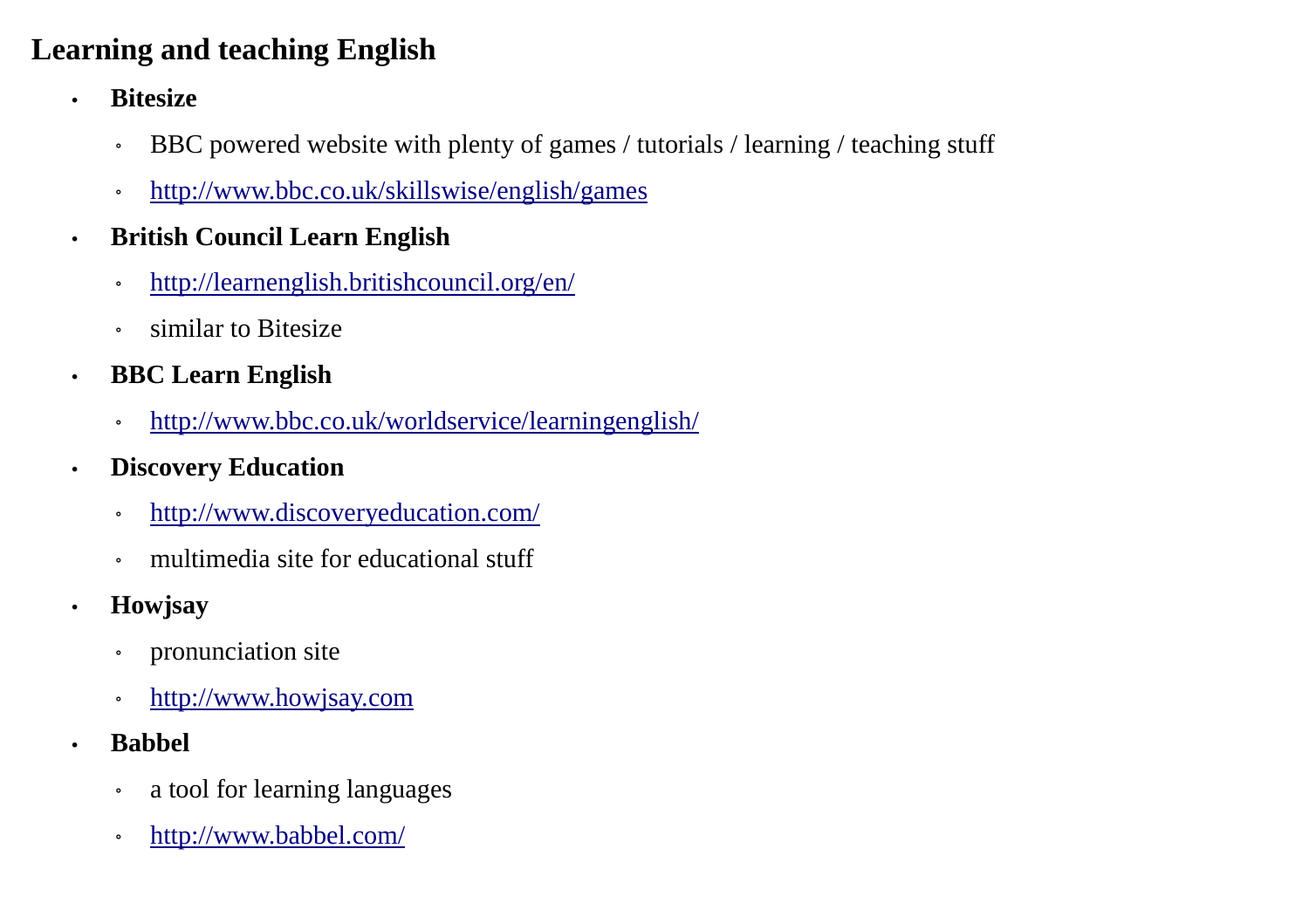#### •**DuoLingo**

- $\bullet$ another tool for learning languages
- $\bullet$ https://www.duolingo.com
- • **Voscreen**
	- ◦English learning tool through films
	- $\bullet$ http://www.voscreen.com/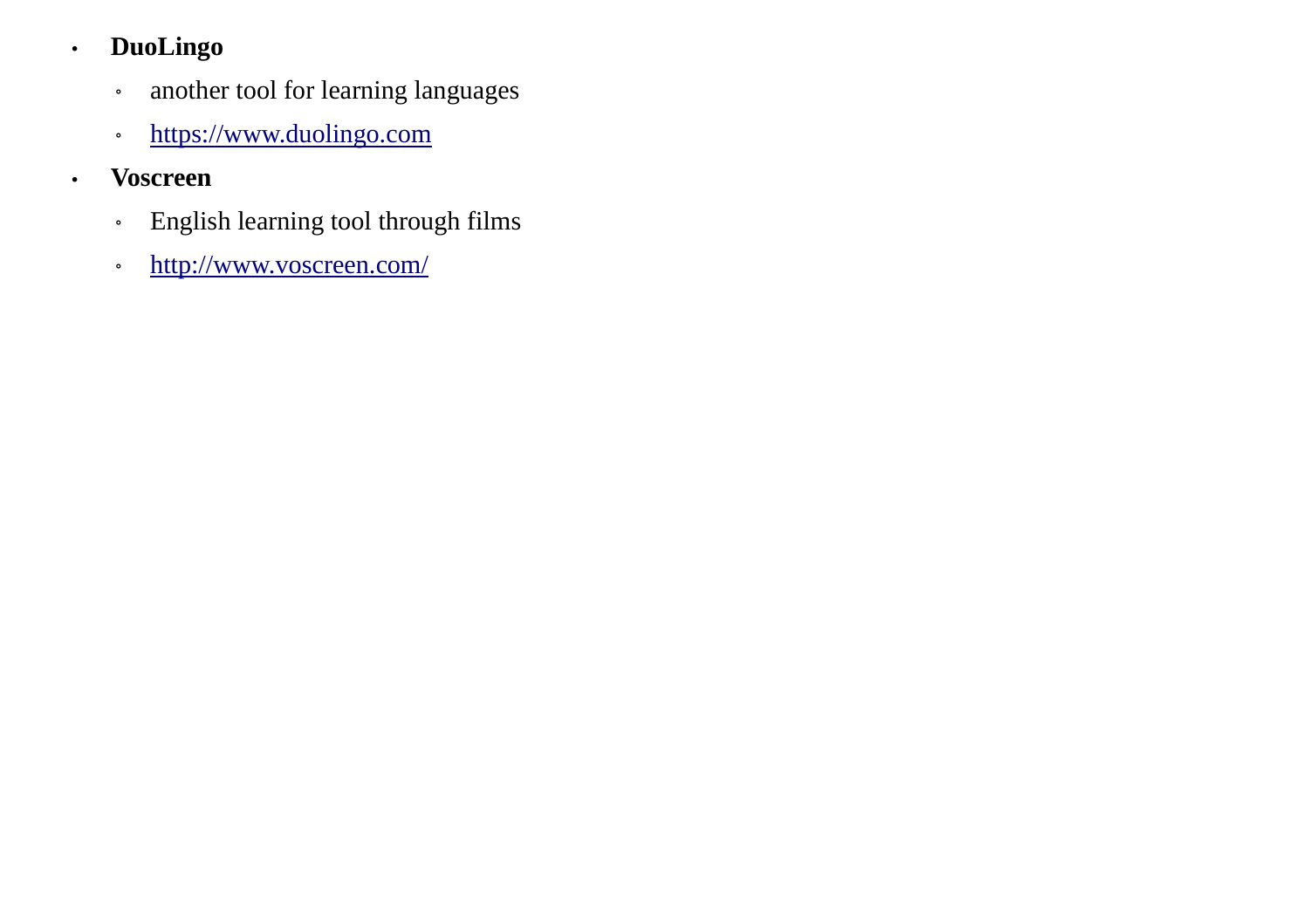#### •**Online OCR**

- ◦http://onlineocr.net/
- ◦http://www.free-ocr.com/
- • **PDF tools:**
	- ◦http://www.splitpdf.com/
	- ◦http://www.mergepdf.com/
	- ◦https://www.pdflabs.com/tools/pdftk-the-pdf-toolkit/
	- ◦ PDF Creator: http://www.pdfforge.org/pdfcreator
		- ▪virtual printer (saving instead of printing)
- •**Zamzar**

- $\bullet$ converting between various formats online
- ◦download videos from various sites
- $\bullet$ http://www.zamzar.com/
- **Video downloaders**
	- ◦**aTube Catcher** http://atube-catcher.dsnetwb.com/
	- ◦**DownloadHelper** (Firefox extension)
	- ◦http://offliberty.com
	- ◦http://savefrom.net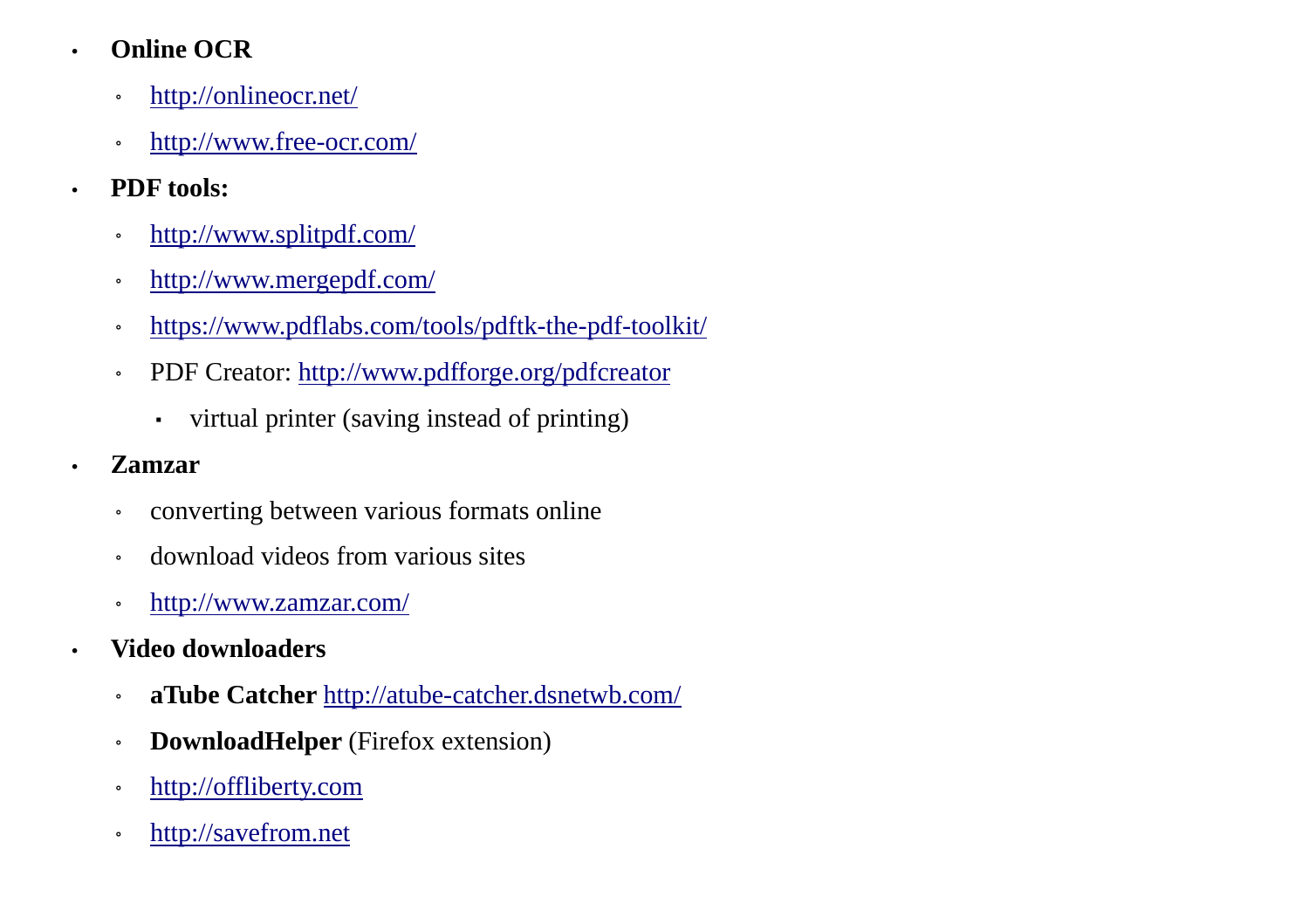#### •**DVDvideosoft**

- ◦ convert video and audio files between different formats as well as iPod, PSP, iPhone, BlackBerry and all other popular mobile phones and devices;
- $\bullet$ burn and rip DVDs and audio CDs;
- $\bullet$ upload and download YouTube videos and music to your computer, iPod, PSP, iPhone or BlackBerry;
- ◦perform basic editing of audio and video files
- ◦record videos and make snapshots
- ◦create 3D videos and images
- ◦http://www.dvdvideosoft.com/free-dvd-video-software.htm
- • **Audacity**
	- ◦on portableapps (look down), cross-platform
	- ◦http://audacity.sourceforge.net/download/windows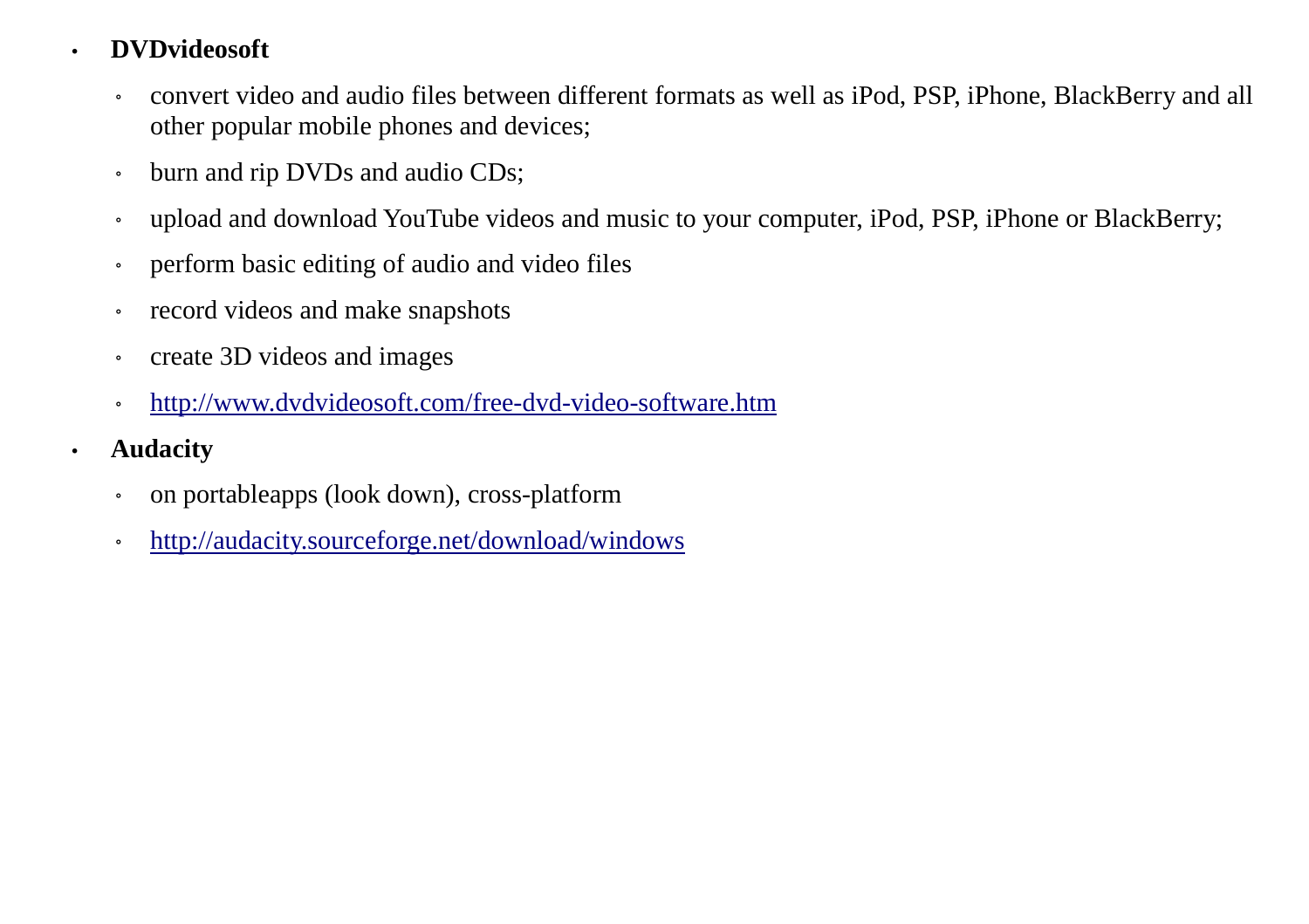- • **Skype**
	- ◦works cross-platform
	- ◦one of many (Facetime on Apple)

#### •**TeamViewer**

- ◦remote control of other computers
- $\bullet$ no installation needed on controlled computer (just download and run QuickSupport version)
- ◦works cross-platform and on smart devices (controls desktop/server from your smartphone easily)
- ◦http://www.teamviewer.com/en/index.aspx
- **iTALC** (Intelligent Teaching And Learning with Computers)
	- ◦ a use- and powerful didactical tool for teachers. It lets you view and control other computers in your network in several ways.
	- ◦opensource (free!). In EN, but you can create a language file with translation
	- ◦supports Linux and Windows XP, Vista and 7 and it even can be used transparently in mixed environments
	- ◦http://italc.sourceforge.net/
- • **LogMeIn**
	- ◦similar to TeamViewer, cloudbased, gives list of computers to control
	- ◦has to be installed on controlled computer
	- ◦tends to be replaced by online services, yet still very powerful
	- ◦works cross-platform, webbased and on smart devices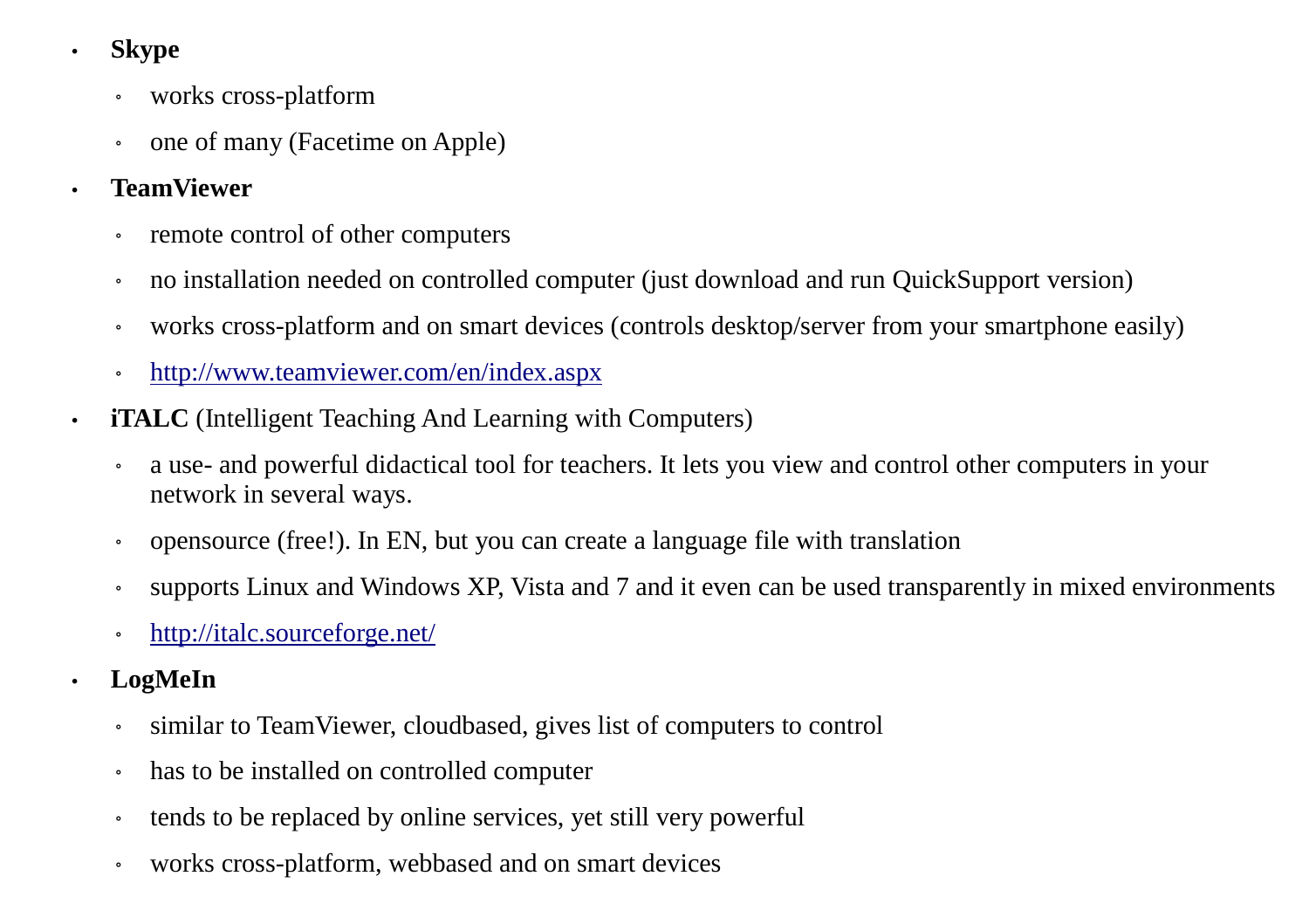#### •**GoToMyPC**

◦ yet another one

#### •**Chrome Remote Desktop**

◦ remotely control through Google Chrome extension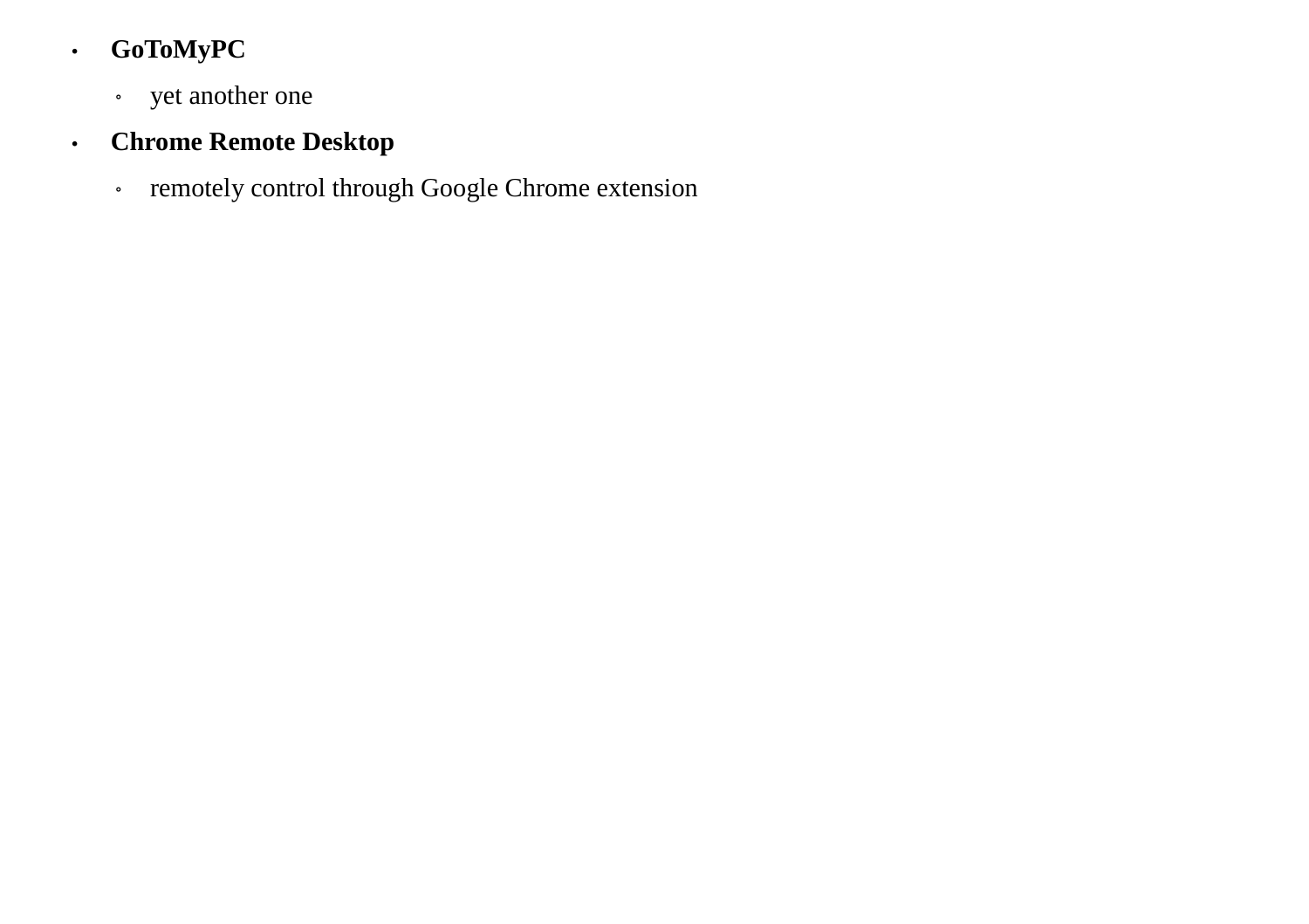## **Web creation tools:**

- • **Webnode**
	- ◦www.webnode.com
	- $\bullet$ speaks many languages, might be better for you than Weebly ;-)
- • **Weebly**
	- ◦online web making tool, includes hosting, speaks couple of languages
	- ◦very easy to setup and use even with your own domain
	- ◦watch Overview video www.weebly.com
	- **Wix**

- ◦online web making tool like weebly, bit more complex
- ◦uses HTML5 (make sure your browser is compatible)
- ◦<sup>g</sup>ives more options, more professional www.wix.com
- • **Camelback** (LiveSite builder)
	- ◦like Wix on your own hosting (independent hosting)
	- ◦webbased when set up on hosting
	- ◦http://www.camelback.net
- • **Top 10 builder tools**
	- http://www.bleepingtech.com/top-10-alternatives-to-weebly-website-builder/◦